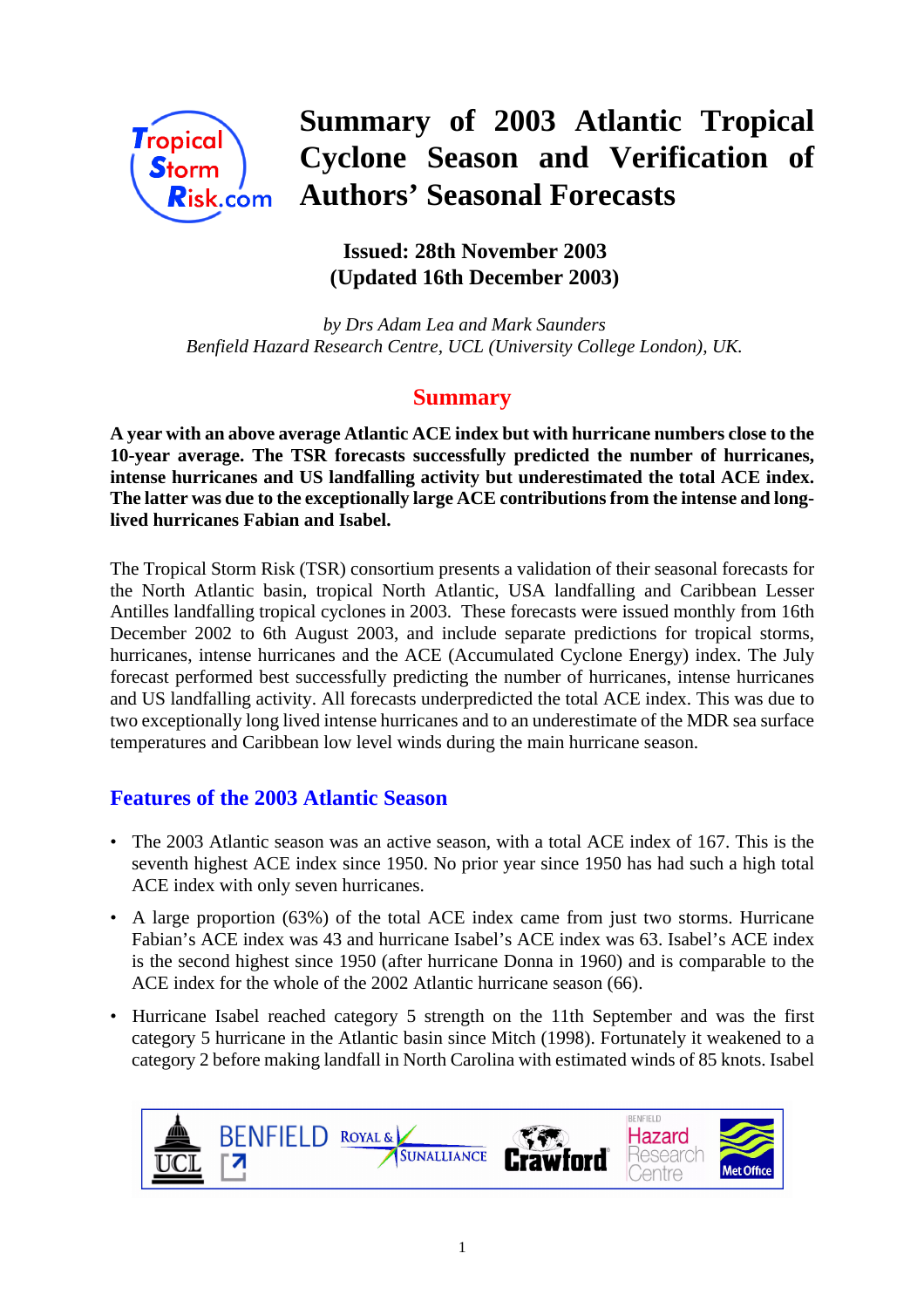was responsible for 30 deaths and insured damage estimated at US \$1bn.

- Hurricane Fabian hit Bermuda on 5th September with category 3 strength winds resulting in considerable economic damage with estimates ranging from US \$300m to 350m. Hurricane Juan caused US \$100m in economic damage when it struck Halifax, Nova Scotia, on 29th September with hurricane category 2 strength winds.
- An active early season. Ana became the first tropical cyclone on record to form in the Atlantic basin in April. Four named storms formed by July 17th. Since 1950, the only other years with a fourth named storm by this early in the season were 1959 and 1997.
- The Atlantic main development region was very active (ACE index of 132) but there were no landfalling storms on the Lesser Antilles. There has been no prior year with such an active main development region with no storm strikes on the Lesser Antilles.
- Odette and Peter both formed in December. The last time two Atlantic tropical storms formed in December was 1887.

| <b>Individual Storm Summary 2003</b> |           |              |                       |                             |                       |                                   |  |
|--------------------------------------|-----------|--------------|-----------------------|-----------------------------|-----------------------|-----------------------------------|--|
| No.                                  | Name      | <b>Dates</b> | Peak<br>Wind<br>(kts) | Minimum<br>Pressure<br>(mb) | Hurricane<br>Category | Category at<br><b>US Landfall</b> |  |
| 1                                    | Ana       | 22-24 April  | 45                    | 996                         |                       |                                   |  |
| $\overline{2}$                       | Bill      | 29 Jun-1 Jul | 50                    | 997                         |                       | <b>TS</b>                         |  |
| 3                                    | Claudette | 8-16 Jul     | 70                    | 981                         | 1                     | 1                                 |  |
| $\overline{4}$                       | Danny     | 17-20 Jul    | 65                    | 1005                        | 1                     |                                   |  |
| 5                                    | Erika     | 14-16 Aug    | 65                    | 986                         | 1                     |                                   |  |
| 6                                    | Fabian    | 28 Aug-8 Sep | 125                   | 939                         | $\overline{4}$        |                                   |  |
| 7                                    | Grace     | 30-31 Aug    | 35                    | 1007                        |                       | TS*                               |  |
| 8                                    | Henri     | 5-6 Sep      | 45                    | 997                         |                       |                                   |  |
| 9                                    | Isabel    | 6-19 Sep     | 140                   | 920                         | 5                     | $\overline{2}$                    |  |
| 10                                   | Juan      | 25-29 Sep    | 90                    | 970                         | $\overline{2}$        |                                   |  |
| 11                                   | Kate      | 27 Sep-7 Oct | 110                   | 952                         | 3                     |                                   |  |
| 12                                   | Larry     | $2-6$ Oct    | 50                    | 993                         | ۰                     |                                   |  |
| 13                                   | Mindy     | 10-12 Oct    | 40                    | 1002                        |                       |                                   |  |
| 14                                   | Nicholas  | 15-23 Oct    | 60                    | 990                         |                       |                                   |  |
| 15                                   | Odette    | 4-7 Dec      | 55                    | 994                         |                       |                                   |  |
| 16                                   | Peter     | 9-10 Dec     | 60                    | 990                         |                       |                                   |  |

\* Subject to ratification by the US National Hurricane Center.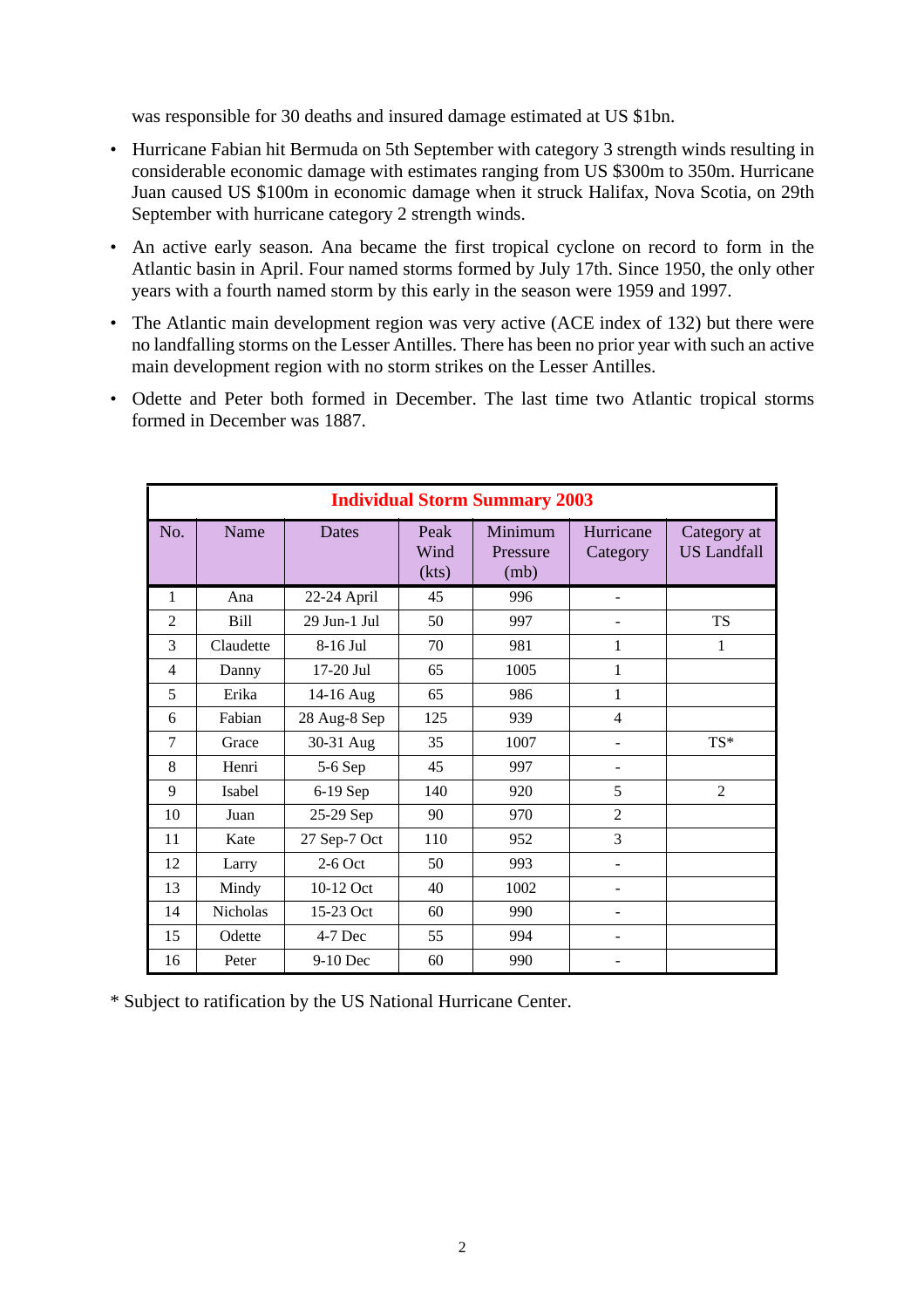# **Verification of Forecasts**

#### **1. Atlantic Total Numbers**

| <b>Atlantic Total Numbers 2003</b> |              |                     |                                    |                 |                       |  |
|------------------------------------|--------------|---------------------|------------------------------------|-----------------|-----------------------|--|
|                                    |              | <b>ACE</b><br>Index | Named<br>Tropical<br><b>Storms</b> | Hurricanes      | Intense<br>Hurricanes |  |
| Average Number (±SD) (1993-2002)   |              | 114 $(\pm 67)$      | 12.1 $(\pm 3.6)$                   | 6.9 $(\pm 2.9)$ | $3.0 (\pm 1.9)$       |  |
| Average Number (±SD) (1973-2002)   |              | $84 (\pm 52)$       | $9.8 (\pm 3.4)$                    | 5.7 $(\pm 2.4)$ | $2.1 (\pm 1.4)$       |  |
| <b>Actual Number 2003</b>          |              | 167                 | 16                                 | 7               | 3                     |  |
|                                    | 6 Aug 2003   | $108 (\pm 33)$      | $11.7 (\pm 2.2)$                   | 6.5 $(\pm 1.2)$ | $2.4 (\pm 1.3)$       |  |
|                                    | 4 July 2003  | 122 $(\pm 39)$      | $12.7 (\pm 2.5)$                   | 7.2 $(\pm 1.4)$ | $2.9 \ (\pm 1.5)$     |  |
|                                    | 10 June 2003 | 115 $(\pm 35)$      | $12.2 (\pm 2.2)$                   | 6.8 $(\pm 1.6)$ | $2.8 (\pm 1.4)$       |  |
|                                    | 6 May 2003   | 118 $(\pm 45)$      | $12.4 (\pm 2.7)$                   | $7.0 (\pm 2.0)$ | $2.8 (\pm 1.5)$       |  |
| TSR Forecasts (±SD)                | 11 Apr 2003  | $97 (\pm 58)$       | 11.1 $(\pm 2.9)$                   | 6.1 $(\pm 2.4)$ | $2.4 (\pm 1.8)$       |  |
|                                    | 5 Mar 2003   | 123 $(\pm 62)$      | 12.7 $(\pm 3.5)$                   | $7.1 (\pm 2.7)$ | $2.9 \ (\pm 1.9)$     |  |
|                                    | 5 Feb 2003   | 133 $(\pm 63)$      | $13.3 (\pm 3.3)$                   | $7.6 (\pm 2.7)$ | 3.1 $(\pm 1.8)$       |  |
|                                    | 7 Jan 2003   | $116 (\pm 65)$      | $12.3 \ (\pm 3.4)$                 | 6.9 $(\pm 2.8)$ | $2.7 (\pm 1.8)$       |  |
|                                    | 16 Dec 2002  |                     | $12.4 (\pm 3.5)$                   | $7.0 (\pm 2.8)$ | $2.8 (\pm 1.8)$       |  |
|                                    | 2 Oct 2003   |                     | 14                                 | 8               | $\overline{2}$        |  |
|                                    | 3 Sep 2003   |                     | 14                                 | $\overline{7}$  | 3                     |  |
| <b>Gray Forecasts</b>              | 6 Aug 2003   |                     | 14                                 | 8               | 3                     |  |
|                                    | 30 May 2003  | $\overline{a}$      | 14                                 | 8               | 3                     |  |
|                                    | 4 Apr 2003   |                     | 12                                 | 8               | 3                     |  |
|                                    | 6 Dec 2002   |                     | 12                                 | 8               | $\overline{3}$        |  |
| <b>NOAA Forecasts</b>              | 7 Aug 2003   | 103-146             | $12 - 15$                          | $7-9$           | $3-4$                 |  |
|                                    | 19 May 2003  | 95-155              | $11 - 15$                          | $6 - 8$         | $2 - 4$               |  |
| Meteorological Insti-              | 1 Aug 2003   |                     | 12                                 | 8               | $\blacksquare$        |  |
| tute, Cuba Forecasts               | 2 May 2003   |                     | 10                                 | 6               | $\blacksquare$        |  |

*The ACE (Accumulated Cyclone Energy) index is defined as the sum of the squares of 6-hourly maximum sustained wind speeds (in units of knots) for all systems while they are at least tropical storm strength.*  $ACE$   $Unit = x10^4$   $knots^2$ .

*The US ACE index is defined as the sum of the squares of hourly maximum sustained wind speeds (in units of knots) for all systems while they are at least tropical storm strength and over the US mainland (reduced by a factor of 6). ACE Unit* =  $x10^4$  knots<sup>2</sup>.

TSR successfully predicted that tropical storm activity in the Atlantic would be above the long term average at all leads. With the exception of Gray's September forecast, TSR outperformed the other forecasts in predicting hurricane numbers but was slightly worse at predicting tropical storm numbers. Both TSR and NOAA under forecast the ACE index. This was due to the exceptionally long lived intense hurricanes Fabian and Isabel, which together contributed 106 to the ACE index, and to an underforecast of the Atlantic MDR sea surface temperature and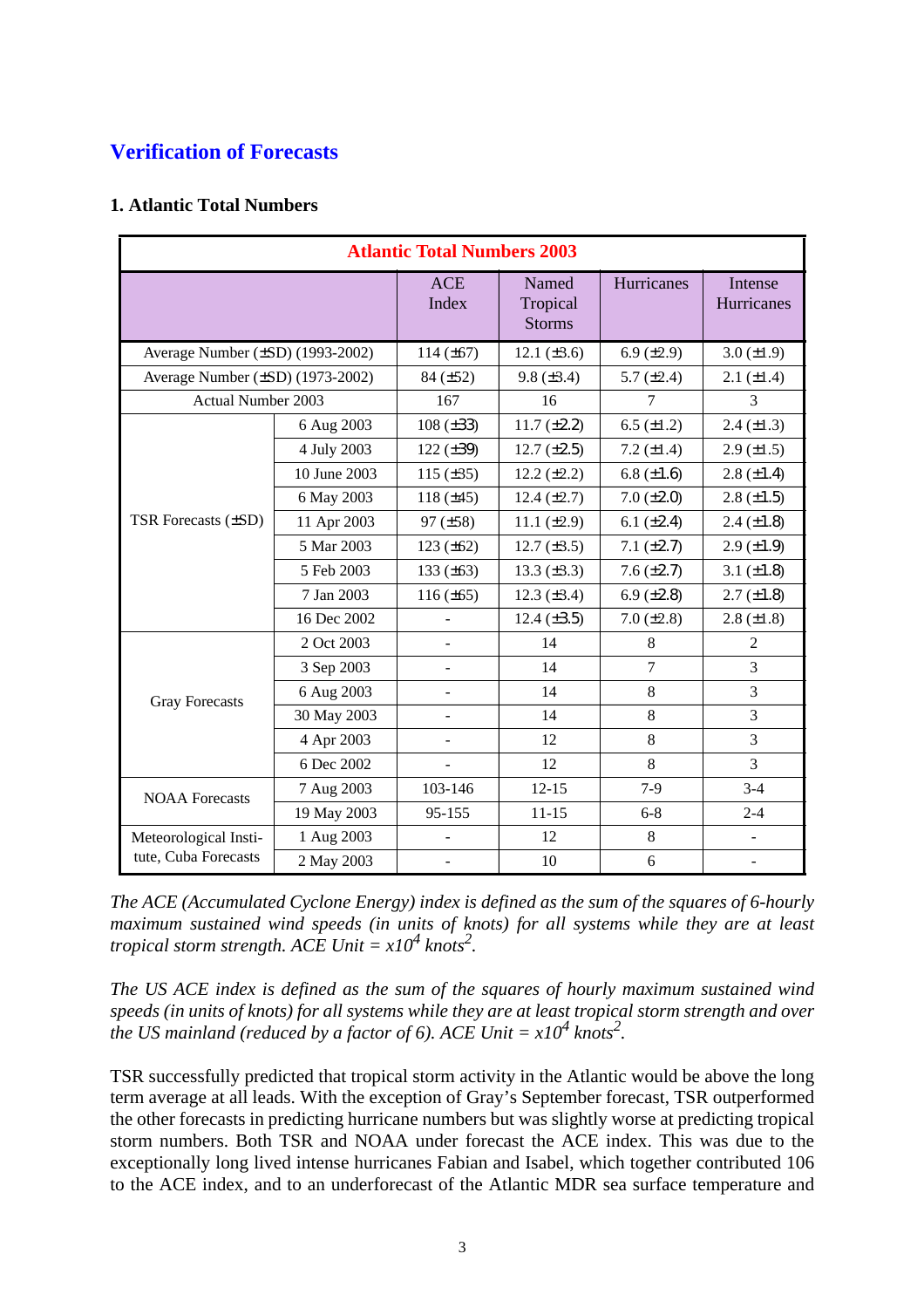925mb Caribbean trade wind speed. For more details on Gray's forecasts, see http:// typhoon.atmos.colostate.edu/forecasts/.

| <b>MDR, Caribbean and Gulf of Mexico Total Numbers 2003</b> |              |                     |                                    |                   |                       |  |  |
|-------------------------------------------------------------|--------------|---------------------|------------------------------------|-------------------|-----------------------|--|--|
|                                                             |              | <b>ACE</b><br>Index | Named<br>Tropical<br><b>Storms</b> | <b>Hurricanes</b> | Intense<br>Hurricanes |  |  |
| Average Number (±SD) (1993-2002)                            |              | $97 (\pm 68)$       | $8.8 (\pm 3.6)$                    | 5.2 $(\pm 2.9)$   | $3.0 (\pm 1.9)$       |  |  |
| Average Number (±SD) (1973-2002)                            |              | 63 $(\pm 55)$       | $6.5 (\pm 3.6)$                    | $3.8 (\pm 2.5)$   | $1.9 \ (\pm 1.5)$     |  |  |
| <b>Actual Number 2003</b>                                   |              | 150                 | 11                                 | 5                 | 3                     |  |  |
|                                                             | 6 Aug 2003   | $90 (\pm 38)$       | $8.4 (\pm 1.8)$                    | 4.8 $(\pm 1.5)$   | $2.4 \ (\pm 1.3)$     |  |  |
|                                                             | 4 July 2003  | $105 (\pm 41)$      | $9.4 (\pm 1.9)$                    | 5.5 $(\pm 1.6)$   | $2.9 \ (\pm 1.5)$     |  |  |
|                                                             | 10 June 2003 | $98 (\pm 35)$       | $8.9 \ (\pm 1.9)$                  | 5.1 $(\pm 1.4)$   | $2.8 (\pm 1.4)$       |  |  |
|                                                             | 6 May 2003   | $100 (\pm 45)$      | $9.1 (\pm 2.4)$                    | 5.3 $(\pm 1.8)$   | $2.8 (\pm 1.5)$       |  |  |
| TSR Forecasts (±SD)                                         | 11 Apr 2003  | 79(.±58)            | 7.8 $(\pm 3.0)$                    | 4.4 $(\pm 2.4)$   | $2.4 \ (\pm 1.8)$     |  |  |
|                                                             | 5 Mar 2003   | $106 (\pm 63)$      | $9.4 \ (\pm 3.4)$                  | 5.4 $(\pm 2.6)$   | $2.9 \ (\pm 1.9)$     |  |  |
|                                                             | 5 Feb 2003   | $116 (\pm 64)$      | $10.0 (\pm 3.4)$                   | 5.9 $(\pm 2.7)$   | 3.1 $(\pm 1.8)$       |  |  |
|                                                             | 7 Jan 2003   | $99 (\pm 66)$       | $9.0 \ (\pm 3.5)$                  | 5.2 $(\pm 2.7)$   | $2.7 (\pm 1.8)$       |  |  |
|                                                             | 16 Dec 2002  |                     | $9.2 \ (\pm 3.5)$                  | 5.3 $(\pm 2.7)$   | $3.0 (\pm 1.7)$       |  |  |

#### **2. MDR, Caribbean and Gulf of Mexico Total Numbers (Tropical North Atlantic)**

*The Atlantic Main Development Region (MDR) is the region*  $10^{\circ}N$  *-*  $20^{\circ}N$ *,*  $20^{\circ}W$  *-*  $60^{\circ}W$ *between the Cape Verde Islands and the Caribbean. A storm is defined as having formed within this region if it reached at least tropical depression status while in the area. Most of the infamous Atlantic basin hurricanes formed within the MDR,Caribbean Sea and Gulf of Mexico.*

The 2003 season was very active in the MDR, Caribbean Sea and Gulf of Mexico in terms of the ACE index but was near the 10-year average for hurricane numbers. The ACE index was 55% above the 10-year average, although hurricanes Fabian and Isabel alone contributed an ACE index of 106. The TSR forecasts correctly predicted an average number of hurricanes and intense hurricanes from December 2002 onwards, but underpredicted the ACE index. This overprediction is due to the ACE index being exceptionally high for a season with an average numbers of hurricanes.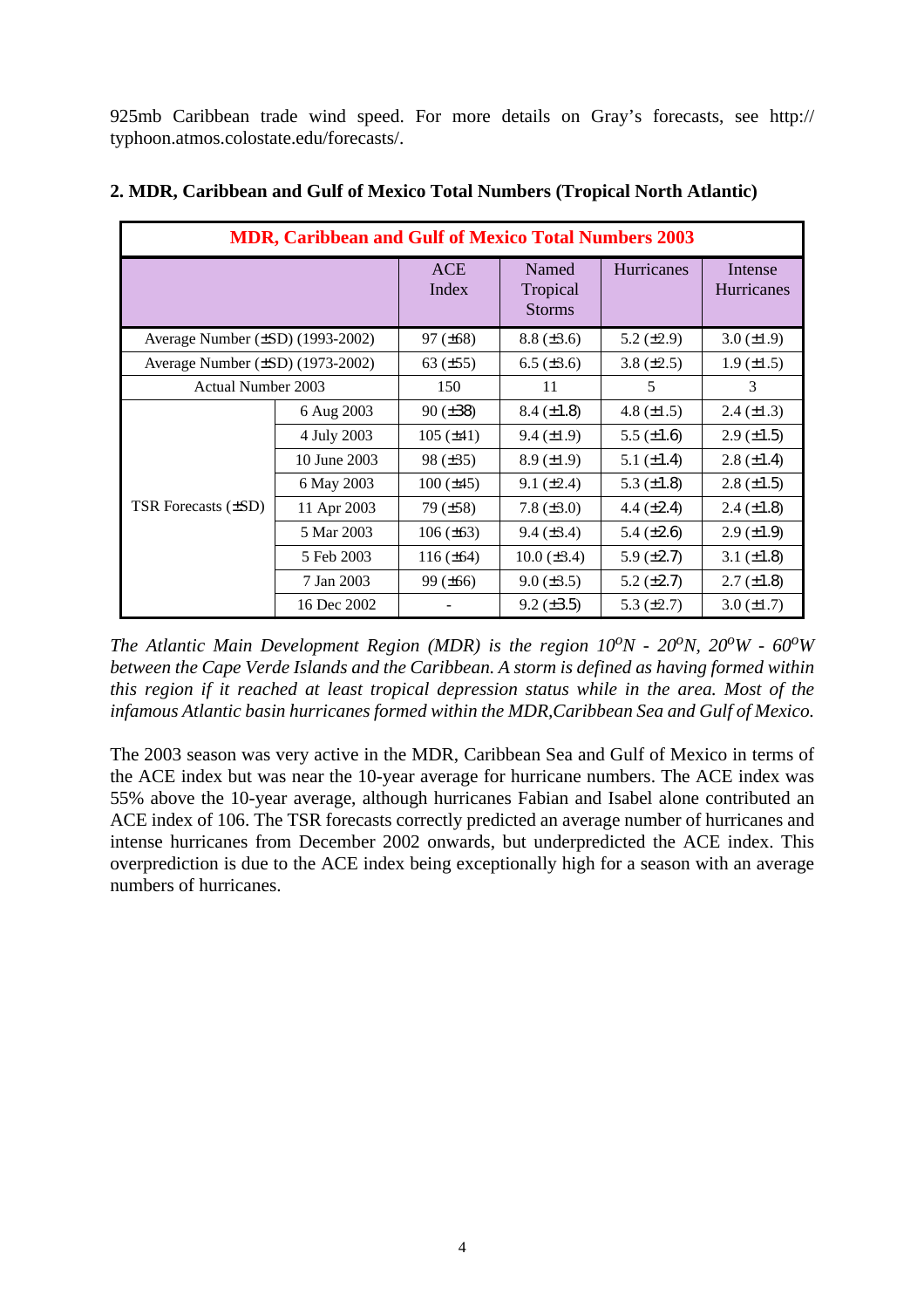## **3. US Landfalling Numbers**

| <b>US Landfalling Numbers 2003</b>    |                 |                     |                                    |                   |  |  |  |
|---------------------------------------|-----------------|---------------------|------------------------------------|-------------------|--|--|--|
|                                       |                 | <b>ACE</b><br>Index | Named<br>Tropical<br><b>Storms</b> | <b>Hurricanes</b> |  |  |  |
| Average Number (±SD) (1993-2002)      |                 | $2.7 (\pm 1.7)$     | 3.8 $(\pm 2.1)$                    | $1.2 (\pm 1.2)$   |  |  |  |
| Average Number $(\pm SD)$ (1973-2002) | $1.8 (\pm 1.7)$ | $2.8 (\pm 2.0)$     | $1.2 (\pm 1.3)$                    |                   |  |  |  |
| Actual Number 2003                    |                 | 2.5                 | $\overline{4}$                     | $\overline{2}$    |  |  |  |
|                                       | 6 Aug 2003      | $2.5 \ (\pm 1.3)$   | 3.4 $(\pm 1.9)$                    | $1.5 \ (\pm 0.9)$ |  |  |  |
|                                       | 4 Jul 2003      | $2.9 \ (\pm 1.2)$   | $3.7 (\pm 1.9)$                    | $1.7 \ (\pm 0.9)$ |  |  |  |
|                                       | 10 Jun 2003     | $2.7 (\pm 1.2)$     | 3.6 $(\pm 1.9)$                    | $1.6 \ (\pm 0.9)$ |  |  |  |
|                                       | 6 May 2003      | $2.8 (\pm 1.3)$     | 3.6 $(\pm 1.9)$                    | $1.7 (\pm 1.0)$   |  |  |  |
| TSR Forecasts (±SD)                   | 11 Apr 2003     | $2.2 (\pm 1.5)$     | $3.2 (\pm 1.9)$                    | $1.4 (\pm 1.1)$   |  |  |  |
|                                       | 5 Mar 2003      | $2.9 \ (\pm 1.5)$   | $3.7 (\pm 1.9)$                    | $1.7 (\pm 1.1)$   |  |  |  |
|                                       | 5 Feb 2003      | $2.8 \ (\pm 1.7)$   | $3.9 \ (\pm 1.9)$                  | $1.8 (\pm 1.1)$   |  |  |  |
|                                       | 7 Jan 2003      |                     | 3.6 $(\pm 1.9)$                    | $1.6 (\pm 1.1)$   |  |  |  |
|                                       | 16 Dec 2002     |                     | $3.6 \, (\pm 1.9)$                 | $1.7 (\pm 1.1)$   |  |  |  |

Two hurricanes made landfall in the US which was correctly predicted by TSR. The number of tropical storms making landfall (4) was correctly predicted apart from the forecasts issued in April and August. The US landfalling ACE index was predicted perfectly. Landfalling activity overall was close to the 10-year average.

#### **4. Lesser Antilles Landfalling Numbers**

| <b>Lesser Antilles Landfalling Numbers 2003</b> |              |                     |                                    |                 |                              |  |  |
|-------------------------------------------------|--------------|---------------------|------------------------------------|-----------------|------------------------------|--|--|
|                                                 |              | <b>ACE</b><br>Index | Named<br>Tropical<br><b>Storms</b> | Hurricanes      | Intense<br><b>Hurricanes</b> |  |  |
| Average Number $(\pm SD)$ (1993-2002)           |              | $2.1 (\pm 2.7)$     | $1.5 \ (\pm 0.9)$                  | $0.7 (\pm 0.8)$ | $0.3 \ (\pm 0.5)$            |  |  |
| Average Number $(\pm SD)$ (1973-2002)           |              | $1.3 \ (\pm 2.1)$   | $1.1 (\pm 1.0)$                    | $0.4 (\pm 0.6)$ | $0.2 (\pm 0.4)$              |  |  |
| Actual Number 2003                              |              | $\theta$            | $\theta$                           | $\Omega$        | $\theta$                     |  |  |
|                                                 | 6 Aug 2003   | $1.9 \ (\pm 2.1)$   | $1.6 \, (\pm 0.7)$                 | $0.7 (\pm 0.6)$ | $0.4 (\pm 0.3)$              |  |  |
|                                                 | 4 July 2003  |                     | $1.7 (\pm 0.8)$                    | $0.7 (\pm 0.6)$ | $0.4 (\pm 0.4)$              |  |  |
|                                                 | 10 June 2003 |                     | 1.6 $(\pm 0.8)$                    | $0.7 (\pm 0.6)$ | $0.4 (\pm 0.4)$              |  |  |
|                                                 | 6 May 2003   |                     | 1.6 $(\pm 0.9)$                    | $0.7 (\pm 0.7)$ | $0.4 (\pm 0.4)$              |  |  |
| TSR Forecasts (±SD)                             | 11 Apr 2003  |                     | 1.4 $(\pm 1.0)$                    | $0.6 (\pm 0.7)$ | $0.3 (\pm 0.4)$              |  |  |
|                                                 | 5 Mar 2003   |                     | $1.7 (\pm 1.0)$                    | $0.7 (\pm 0.8)$ | $0.4 (\pm 0.4)$              |  |  |
|                                                 | 5 Feb 2003   |                     | $1.8 (\pm 1.0)$                    | $0.8 (\pm 0.8)$ | $0.4 (\pm 0.4)$              |  |  |
|                                                 | 7 Jan 2003   |                     | $1.6 (\pm 1.0)$                    | $0.7 (\pm 0.8)$ | $0.4 (\pm 0.4)$              |  |  |
|                                                 | 16 Dec 2002  |                     | $1.7 \ (\pm 0.8)$                  | $0.7 (\pm 0.7)$ | $0.4 (\pm 0.4)$              |  |  |

*The Lesser Antilles ACE index is defined as the sum of the squares of hourly maximum sustained*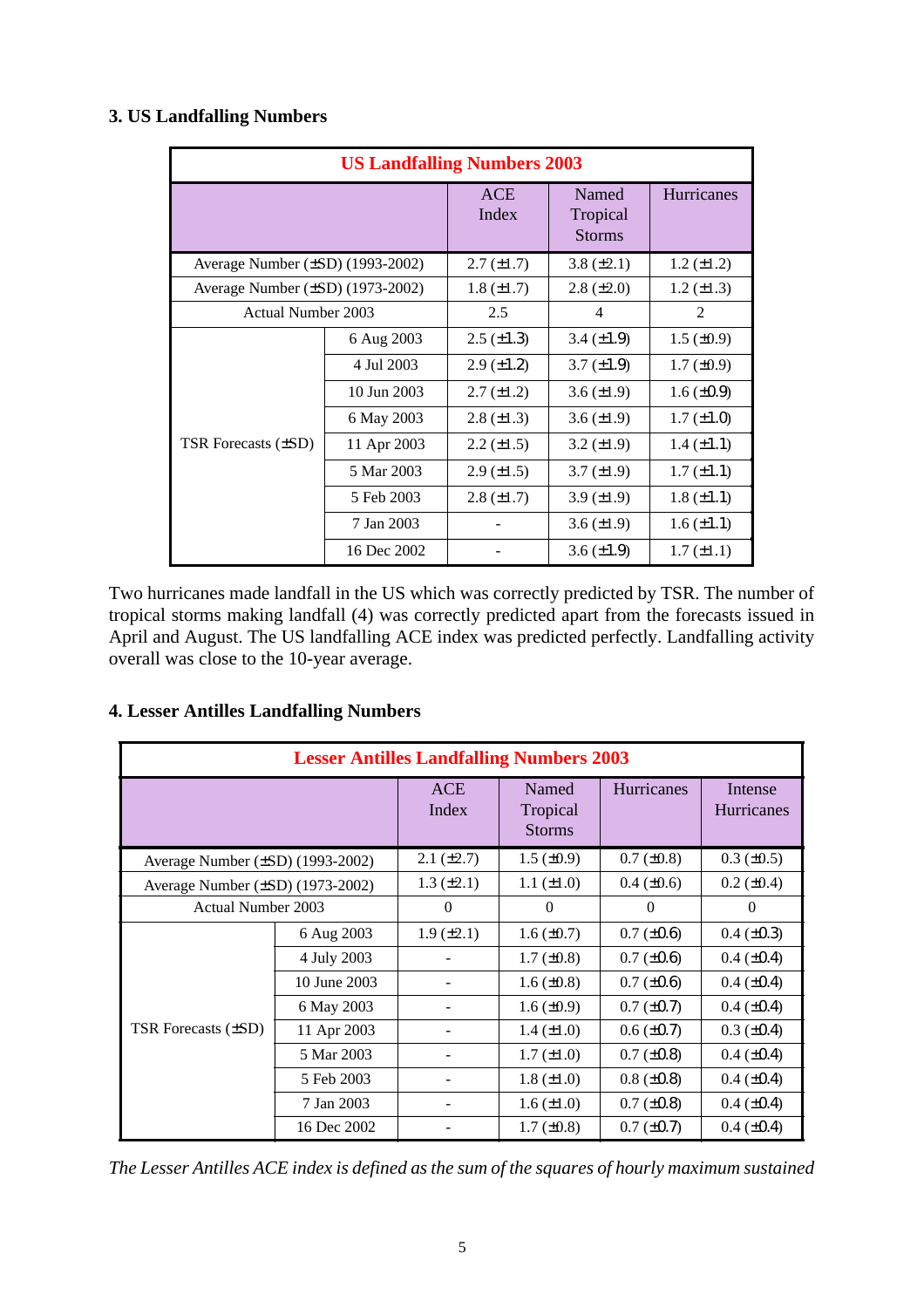*wind speeds (in units of knots) for all systems while they are at least tropical storm strength and* within the boxed region (10.0<sup>o</sup>N-18.5<sup>o</sup>N, 60.0<sup>o</sup>W-63.0<sup>o</sup>W) (reduced by a factor of 6). ACE Unit  $= x10^4$  knots<sup>2</sup>.

There were no landfalling hurricanes or tropical storms this year which is unprecedented for such an active main development region. Unfortunately this meant that TSR overforecast landfalling activity in the Lesser Antilles. This year is the third consecutive year without a hurricane strike.

### **Environmental Factors in 2003**

#### **1. Contemporaneous Influences**

The principle of sound seasonal hurricane prediction work is to forecast the key environmental conditions at the height of the Atlantic hurricane season. We find that the most important contemporaneous factors are:

- 1. Aug-Sep SSTs in the Main Development Region  $[10^{\circ}N-20^{\circ}N, 10^{\circ}W-60^{\circ}W]$  (MDR SST).
- 2. Jul-Sep Caribbean 925hPa U-Winds  $[7.5^{\circ}N 17.5^{\circ}N, 40^{\circ}W 110^{\circ}W]$  (CAR U).

The first predictor encompasses SSTs where a large proportion of tropical storms develop, so we expect more storms when the SSTs therein are higher. The second predictor is the surface westerly component of windshear, which we find has a stronger influence on tropical storm and hurricane numbers than windshear itself. On average, the July-August-September 925hPa surface winds in this region are  $-6.4 \text{ms}^{-1}$  (i.e. they are easterlies). We find that when these winds are lighter than average (anomalies are positive), conditions become more favourable for tropical storm development.

A number of researchers claim that ENSO is the most important single parameter influencing Atlantic seasonal hurricane variability. ENSO is included in our model as the primary predictor for the strength of the Caribbean 925hPa U-winds, as are Caribbean SSTs.

| <b>Predictor Values 2003</b>          |              |                       |                             |  |  |  |
|---------------------------------------|--------------|-----------------------|-----------------------------|--|--|--|
|                                       |              | <b>MDR SST</b><br>(C) | <b>CAR U</b><br>$(ms^{-1})$ |  |  |  |
| Actual Value 2003 (1973-2002 Anomaly) | 0.50         | 0.79                  |                             |  |  |  |
|                                       | 6 Aug 2003   | $0.26 (\pm 0.11)$     | $0.22 (\pm 0.40)$           |  |  |  |
|                                       | 4 July 2003  | $0.15 \ (\pm 0.14)$   | $0.51 (\pm 0.46)$           |  |  |  |
|                                       | 10 June 2003 | $0.05 (\pm 0.17)$     | $0.44 \ (\pm 0.46)$         |  |  |  |
|                                       | 6 May 2003   | $0.08 (\pm 0.24)$     | $0.48 (\pm 0.58)$           |  |  |  |
| TSR Forecasts (±SD)                   | 11 Apr 2003  | $0.05 (\pm 0.25)$     | $0.15 (\pm 0.74)$           |  |  |  |
|                                       | 5 Mar 2003   | $0.14 \ (\pm 0.24)$   | $0.53 \ (\pm 0.83)$         |  |  |  |
|                                       | 5 Feb 2003   | $0.19 \ (\pm 0.25)$   | $0.67 (\pm 0.79)$           |  |  |  |
|                                       | 7 Jan 2003   | $0.14 \ (\pm 0.25)$   | $0.42 \ (\pm 0.81)$         |  |  |  |
|                                       | 16 Dec 2002  | $0.17 (\pm 0.25)$     | $0.45 \ (\pm 0.80)$         |  |  |  |

#### **2. Predictor Verification**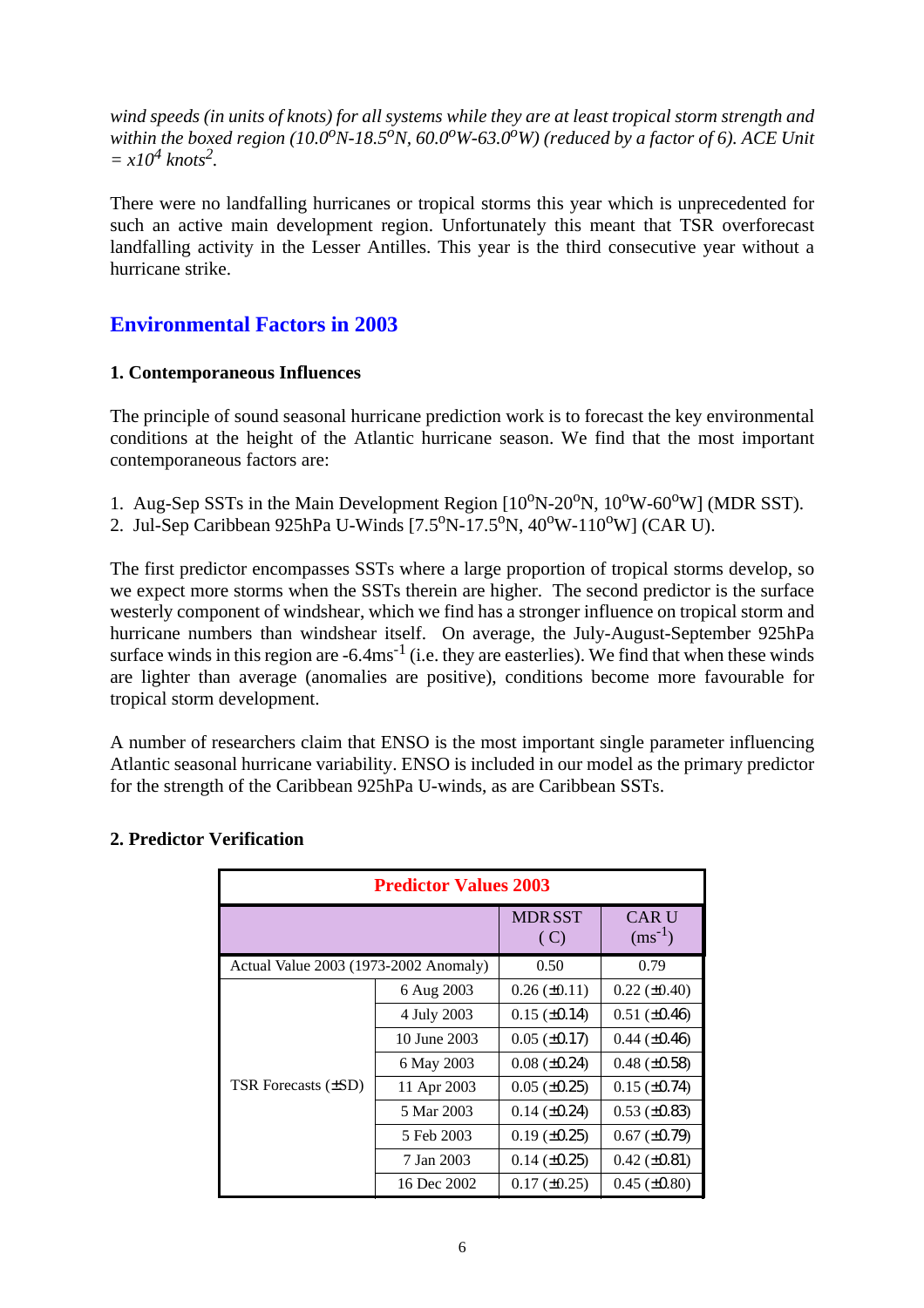TSR forecasts for the Caribbean U wind were accurate to within 1 standard error with the exception of August, which underpredicted the magnitude of the U wind. This was due to a breakdown in persistence of the U wind from July through to August-September. The MDR sea surface temperatures were underpredicted at all leads. The MDR sea surface temperature warmed rapidly from mid August onwards, and was the second highest since 1950. However if we had predicted both predictors perfectly we would have predicted the total ACE index accurately, but overestimated hurricane numbers. Given that both predictors were large and enhancing, it is surprising that there were only seven hurricanes this year.

## **Definitions**

| <b>Definitions</b>       |                |                           |                    |         |  |  |  |
|--------------------------|----------------|---------------------------|--------------------|---------|--|--|--|
| Tropical<br>Cyclone      | Category       | Peak 1-Min Sustained Wind | Minmum<br>Pressure |         |  |  |  |
| <b>Type</b>              |                | knots                     | mph                | (mb)    |  |  |  |
| Tropical<br><b>Storm</b> | <b>TS</b>      | $34-63$                   | 39-73              |         |  |  |  |
| Hurricane                | 1              | 64-82                     | 74-95              | >980    |  |  |  |
| Hurricane                | $\mathfrak{D}$ | 83-95                     | $96-110$           | 965-980 |  |  |  |
| Hurricane                | 3              | $96 - 113$                | 111-130            | 945-965 |  |  |  |
| Hurricane                | 4              | 114-135                   | 131-155            | 920-945 |  |  |  |
| Hurricane                | 5              | >135                      | >155               | < 920   |  |  |  |

Our forecast is validated using track data obtained from the US National Hurricane Center (http://www.nhc.noaa.gov) and the Unisys Weather (http://weather.unisys.com) websites. Position and maximum windspeeds are supplied at 6-hour time intervals. We interpolate these to 15-minute intervals.

## **Future Forecasts and Verifications**

- 1. Extended range forecast for the 2004 Atlantic hurricane season will be issued on 5th December 2003.
- 2. End-of-season summary for the NW Pacific 2003 tropical cyclone season will be issued in early January 2004.

## **Tropical Storm Risk.com (TSR)**

*Tropical Storm Risk.com* (TSR) is a venture which has developed from the UK governmentsupported TSUNAMI initiative project on seasonal tropical cyclone prediction. The TSR consortium comprises experts on insurance, risk management and seasonal climate forecasting. The TSR industry expertise is drawn from *Benfield*, the leading independent reinsurance intermediary, *Royal & SunAlliance*, the global insurance group, and from *Crawford & Company*, a global claims management solutions company. The TSR scientific grouping brings together climate physicists, meteorologists and statisticians at *UCL* (University College London) and the *Met Office*. TSR forecasts are available from http://tropicalstormrisk.com.